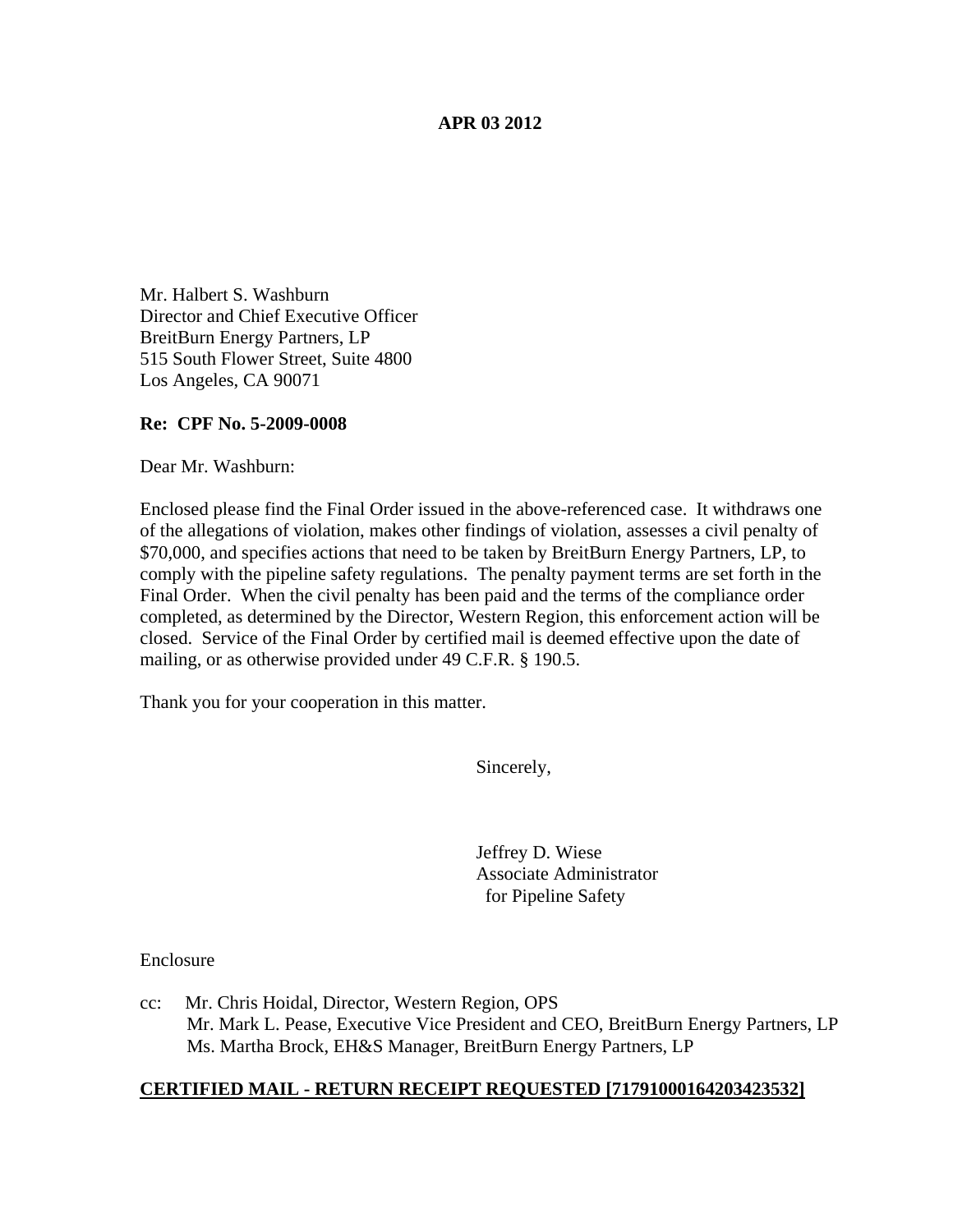## **U.S. DEPARTMENT OF TRANSPORTATION PIPELINE AND HAZARDOUS MATERIALS SAFETY ADMINISTRATION OFFICE OF PIPELINE SAFETY WASHINGTON, D.C. 20590**

 **)**

 **)**

 **)**

**In the Matter of )**

**BreitBurn Energy Partners, LP, ) CPF No. 5-2009-0008**

**\_\_\_\_\_\_\_\_\_\_\_\_\_\_\_\_\_\_\_\_\_\_\_\_\_\_\_\_\_\_\_\_\_\_\_**

\_\_\_\_\_\_\_\_\_\_\_\_\_\_\_\_\_\_\_\_\_\_\_\_\_\_\_\_\_\_\_\_\_\_\_ **)**

**Respondent. )**

# **FINAL ORDER**

On June 18 and 19, 2008, pursuant to 49 U.S.C. § 60117, a representative of the Pipeline and Hazardous Materials Safety Administration (PHMSA), Office of Pipeline Safety (OPS), conducted an on-site pipeline safety inspection of the facilities and records of BreitBurn Energy Partners, LP (BreitBurn or Respondent), for its Pico natural gas gathering line in Los Angeles, California. BreitBurn is an independent oil and gas limited partnership engaged in the development of oil and gas assets in several states, including California, Wyoming, Florida, Michigan, Indiana and Kentucky.<sup>[1](#page-1-0)</sup> The Pico pipeline is approximately six miles long and lies entirely within a populated High Consequence Area.<sup>[2](#page-1-1)</sup>

As a result of the inspection, the Director, Western Region, OPS (Director), issued to BreitBurn Energy Corporation, an affiliate of Respondent, by letter dated January 8, 2009, a Notice of Probable Violation, Proposed Civil Penalty, and Proposed Compliance Order (Notice). In accordance with 49 C.F.R. § 190.207, the Notice proposed finding that BreitBurn had violated 49 C.F.R. §§ 192.625, 192.706 and 192.745 and proposed assessing a civil penalty of \$98,800 for the alleged violations. The Notice also proposed ordering Respondent to take certain measures to correct the alleged violations.

BreitBurn responded to the Notice by letter dated July 30, 2009 (Response) and submitted additional information by email on August 27, 2009, and in April - May 2011.<sup>[3](#page-1-2)</sup> The company contested the allegations, offered additional information in response to the Notice, and requested that the proposed civil penalty be reduced or eliminated. Respondent did not request a hearing and therefore has waived its right to one.

<span id="page-1-0"></span> $\frac{1}{1}$ http://www.breitburn.com/ (last accessed 3/9/12).

<span id="page-1-1"></span><sup>2</sup> *See* 49 C.F.R. § 192.903.

<span id="page-1-2"></span><sup>&</sup>lt;sup>3</sup> On file with PHMSA.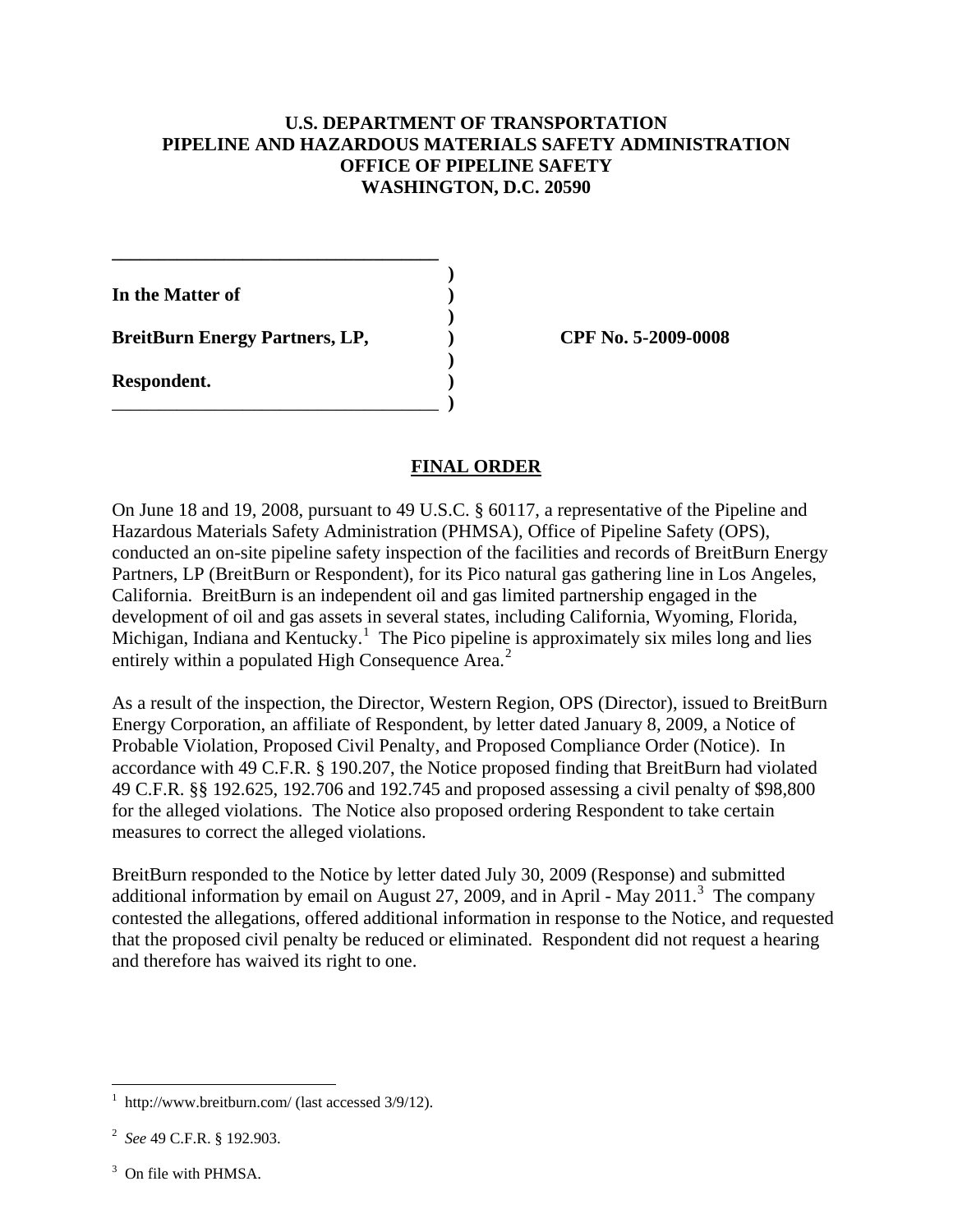#### **FINDINGS OF VIOLATION**

The Notice alleged that Respondent violated 49 C.F.R. Part 192, as follows:

**Item 1:** The Notice alleged that Respondent violated 49 C.F.R. § 192.625(f), which states:

#### **§ 192.625 Odorization of gas.**

(a) A combustible gas in a distribution line must contain a natural odorant or be odorized so that at a concentration in air of one-fifth of the lower explosive limit, the gas is readily detectable by a person with a normal sense of smell.

(b) After December 31, 1976, a combustible gas in a transmission line in a Class 3 or Class 4 location must comply with the requirements of paragraph (a) of this section unless:….

 $(c)$  ....

(f) To assure the proper concentration of odorant in accordance with this section, each operator must conduct periodic sampling of combustible gases using an instrument capable of determining the percentage of gas in air at which the odor becomes readily detectable….

The Notice alleged that BreitBurn violated 49 C.F.R. § 192.625(f) by failing to confirm that the odorant in its distribution line had the proper concentration by conducting periodic sampling of combustible gases using an instrument capable of determining the percentage of gas in air at which the odor becomes readily detectable.

In its Response, BreitBurn argued that the pipeline was exempt from § 192.625 because it was a Type B gathering line.<sup>[4](#page-2-0)</sup> Regulated gathering lines are classified as either Type A or Type B by 49 CFR § 192.8(b). Type A gathering lines must comply with most requirements of Part 192 that apply to transmission lines, including § 192.62[5](#page-2-1)(f), while Type B lines are subject only to the six requirements of § 192.9(d). BreitBurn stated that the line qualified as a Type B gathering line under § 192.8(b) because it was operated at less than 20% of the line's specified minimum yield strength (SMYS). BreitBurn argued that the pipeline was therefore only subject to the limited requirements of § 192.9(d), and did not need to comply with § 192.[6](#page-2-2)25.<sup>6</sup>

Type A lines include those that are "metallic and the [maximum allowable operating pressure] (MAOP) produces a hoop stress of 20 percent or more of SMYS" and that are located in a Class 2, 3, or 4 location. Type B lines include those which are "metallic and the MAOP produces a hoop stress of less than 20 percent of SMYS,"<sup>[7](#page-2-3)</sup> and are commonly referred to as "low-stress" *allowable* operating pressure, not its actual operating pressure. BreitBurn stated that the Pico line operated at less than 20% SMYS, but did not offer any proof that the line qualified as a lowstress line. lines. The classification of an onshore gathering line is therefore determined by its maximum

<span id="page-2-2"></span><sup>6</sup> Response at 2.

<span id="page-2-0"></span> $\frac{1}{4}$ <sup>4</sup> Response at 1.

<span id="page-2-1"></span> $5$  49 CFR § 192.9(c).

<span id="page-2-3"></span> $7\,$  49 CFR § 192.8(b).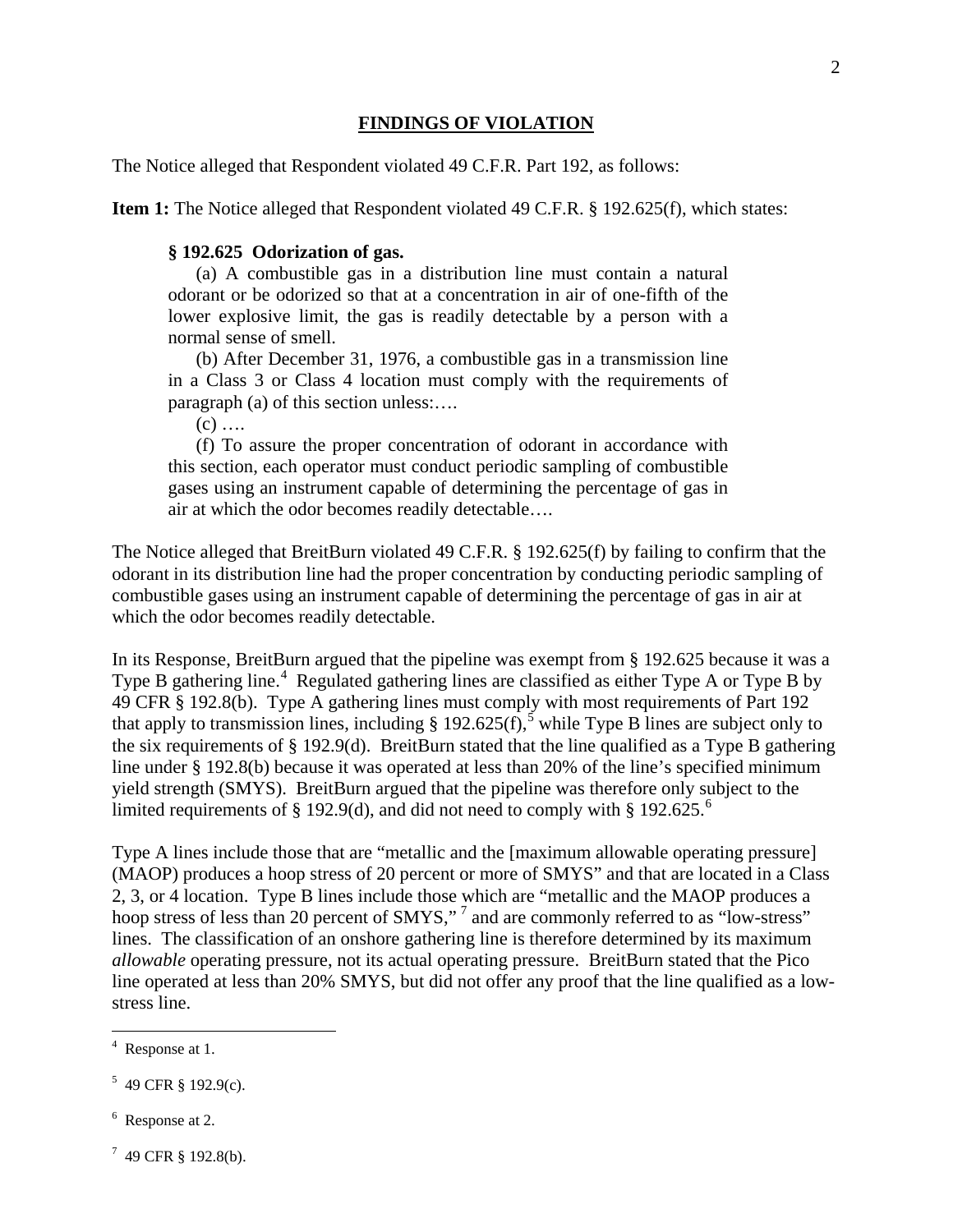In fact, it appears that prior to this proceeding, BreitBurn had never accurately determined the SMYS of the Pico line. The SMYS of a steel pipe is defined as the manufacturer's specification, or if the manufacturer's specification is not known, it is determined in accordance with § 192.107(b).<sup>[8](#page-3-0)</sup> If the tensile properties of pipe are unknown, § 192.107(b)(1) requires that the pipe be tensile tested in accordance with Part 192, Appendix B, Section II-D, to calculate SMYS. The Pico gas gathering line consists of segments of pipe with three different diameters (4, 6, and 12 inches).<sup>[9](#page-3-1)</sup> BreitBurn did not have a record of the manufacturer's specifications of the yield strength and wall thickness of the 12-inch diameter pipe used in one segment of the pipeline.

To determine the yield strength of the pipe, BreitBurn extracted one sample of pipe for metallurgical testing,<sup>[10](#page-3-2)</sup> but Appendix B required the company to take multiple samples. PHMSA § 192.107(b)(2), was 24,000 psi. estimates that there are approximately 150 lengths of 12-inch diameter pipe, so Appendix B would require sampling of *at least* 20 lengths to determine the yield strength. Because such testing had not been conducted, the default SMYS for this pipeline, in accordance with

In addition to knowing the SMYS, an operator must know the hoop stress produced by the MAOP to determine whether a gathering line is Type A or Type B. To calculate the hoop stress produced by the MAOP, the wall thickness of the pipe is needed, but BreitBurn did not have a record of the wall thickness of its 12-inch diameter pipe. If the wall thickness of a pipe is unknown, § 192.109 requires that the wall thickness of *at least* 10 lengths of pipe be measured at quarter points on one end.

BreitBurn extracted one sample to measure the wall thickness, $11$  but this did not satisfy the stress of less than 20% of SMYS. This pipeline is made of steel and is entirely within a class 4 regulatory requirement. Because the pipe's wall thickness was unknown, the hoop stress could not be calculated. It was therefore impossible to know whether the MAOP produced a hoop location.<sup>[12](#page-3-4)</sup> Therefore, the Pico pipeline would be considered a Type A gathering line, and would have to comply with all of Part 192 (other than § 192.150 and Subpart O), including the odorization requirements in § 192.625.

However, this particular Type A gathering line transported gas to a gas dehydration plant which received gas without an odorant before May 5, 1975.<sup>13</sup> Therefore, the pipeline fell under the exemption in § 192.625(b)(2)(iii), and was not required to odorize its gas or assure the proper concentration of odorant. Accordingly, after considering all of the evidence, I find that

<span id="page-3-0"></span> <sup>8</sup> 49 CFR § 192.3.

<span id="page-3-1"></span><sup>&</sup>lt;sup>9</sup> Email from Alison Wong, BreitBurn, to Hossein Monfared, PHMSA (April 29, 2011) (on file with PHMSA).

<span id="page-3-2"></span><sup>&</sup>lt;sup>10</sup> Metallurgical Analysis of Gas Line Pipe Section (Butterfield Vault), Ref: BreitBurn Energy PO: 1001905, Kars' Advanced Materials, Inc., August 4, 2009, at 1(on file with PHMSA).

<span id="page-3-3"></span><sup>&</sup>lt;sup>11</sup> Email from Alison Wong, BreitBurn, to Hossein Monfared, PHMSA (May 5, 2011) (on file with PHMSA).

<span id="page-3-4"></span><sup>&</sup>lt;sup>12</sup> A pipeline's class location is determined by the criteria in 49 CFR  $\S$  192.5. A class 4 location is defined as an area where buildings with four or more stories above ground are prevalent.

<span id="page-3-5"></span><sup>&</sup>lt;sup>13</sup> Email from Alison Wong, BreitBurn, to Hossein Monfared, PHMSA (April 7, 2011) (on file with PHMSA).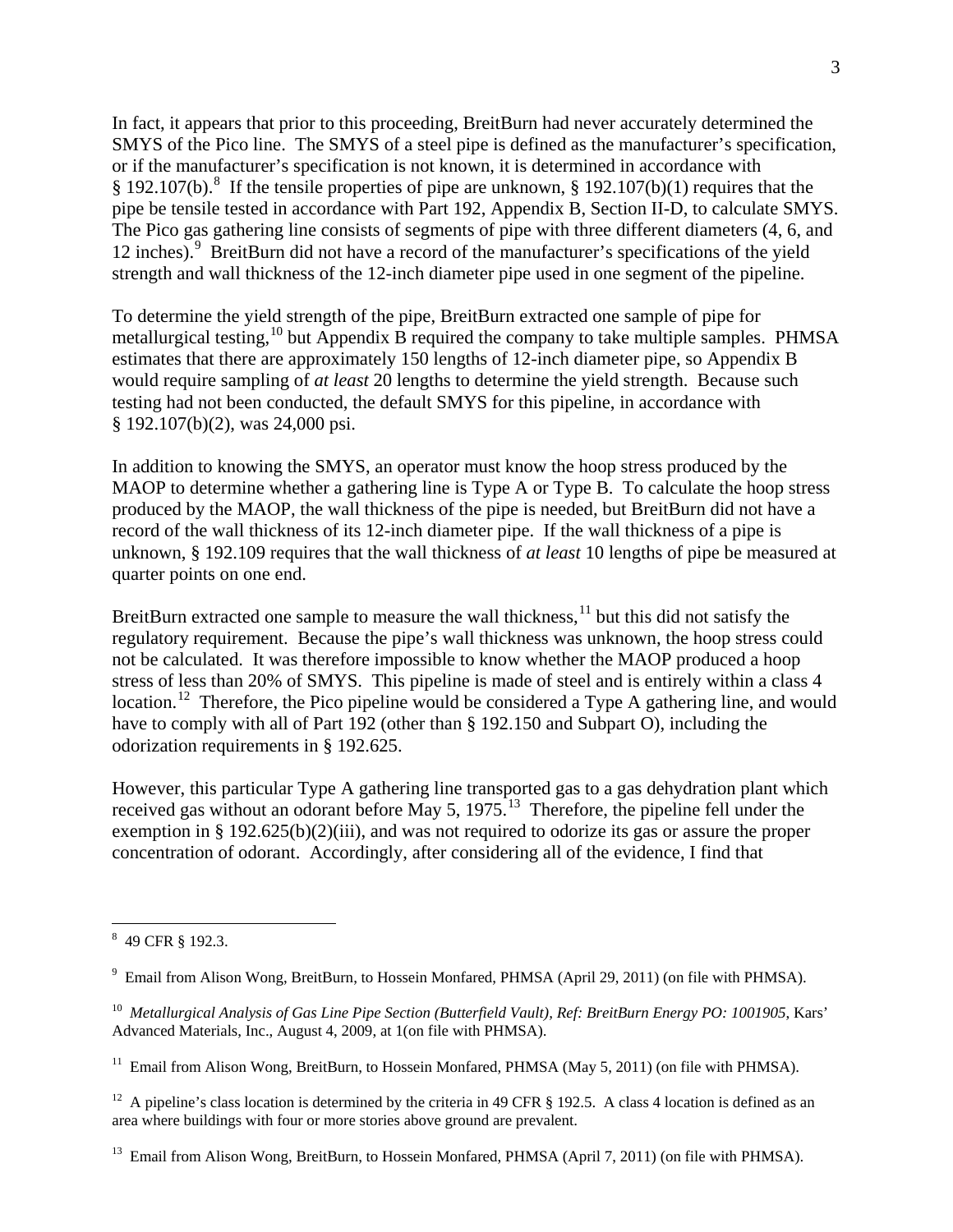BreitBurn did not violate  $\S 192.625(f)$  because the pipeline was exempt from this requirement under § 192.625(b)(2)(iii). Based upon the foregoing, I hereby order that this Item be withdrawn.

**Item 2:** The Notice alleged that Respondent violated 49 C.F.R. § 192.706, which states in relevant part:

# **§ 192.706 Transmission lines: Leakage surveys.**

Leakage surveys of a transmission line must be conducted at intervals not exceeding 15 months, but at least once each calendar year. However, in the case of a transmission line which transports gas in conformity with § 192.625 without an odor or odorant, leakage surveys using leak detector equipment must be conducted—

(a) ….

(b) In Class 4 locations, at intervals not exceeding 4½ months, but at least four times each calendar year.

The Notice alleged that BreitBurn violated 49 C.F.R. § 192.706 by failing to conduct leakage surveys on the Pico gathering line at the required intervals. Specifically, the Notice alleged that BreitBurn failed to conduct any leakage surveys on the pipeline during the three years prior to the PHMSA inspection.

In its Response, BreitBurn reiterated its claim that because the pipeline operated at less than 20% SMYS, it was a Type B gathering line exempt from this regulation.<sup>[14](#page-4-0)</sup> As discussed in Item 1 gas. [15](#page-4-1)  above, however, the Pico gas gathering line is a Type A gathering line as defined in § 192.8(b), and therefore must comply with most of the regulations in Part 192, including § 192.706. In addition, BreitBurn claimed that even if the pipeline did need to comply with § 192.706, it only needed to conduct annual, rather than quarterly, leakage surveys since the company odorized its

Respondent is correct that under the language of § 192.706, it is only required to conduct annual leakage surveys, but it failed to perform even those. Accordingly, after considering all of the evidence, I find that Respondent violated 49 C.F.R. § 192.706 by failing to conduct any leakage surveys on the Pico gas gathering line during the three years prior to the PHMSA inspection.

**Item 3:** The Notice alleged that Respondent violated 49 C.F.R. § 192.745(a), which states:

# **§ 192.745 Valve maintenance: Transmission lines.**

(a) Each transmission line valve that might be required during any emergency must be inspected and partially operated at intervals not exceeding 15 months, but at least once each calendar year.

The Notice alleged that BreitBurn violated 49 C.F.R. § 192.745(a) by failing to inspect and partially operate each transmission line valve that might be required during any emergency at intervals not exceeding 15 months but at least once each calendar year. Specifically, it alleged that BreitBurn failed to inspect the mainline block valves on its pipeline for the three years prior

<span id="page-4-1"></span><span id="page-4-0"></span><sup>&</sup>lt;sup>14</sup> Response at 2.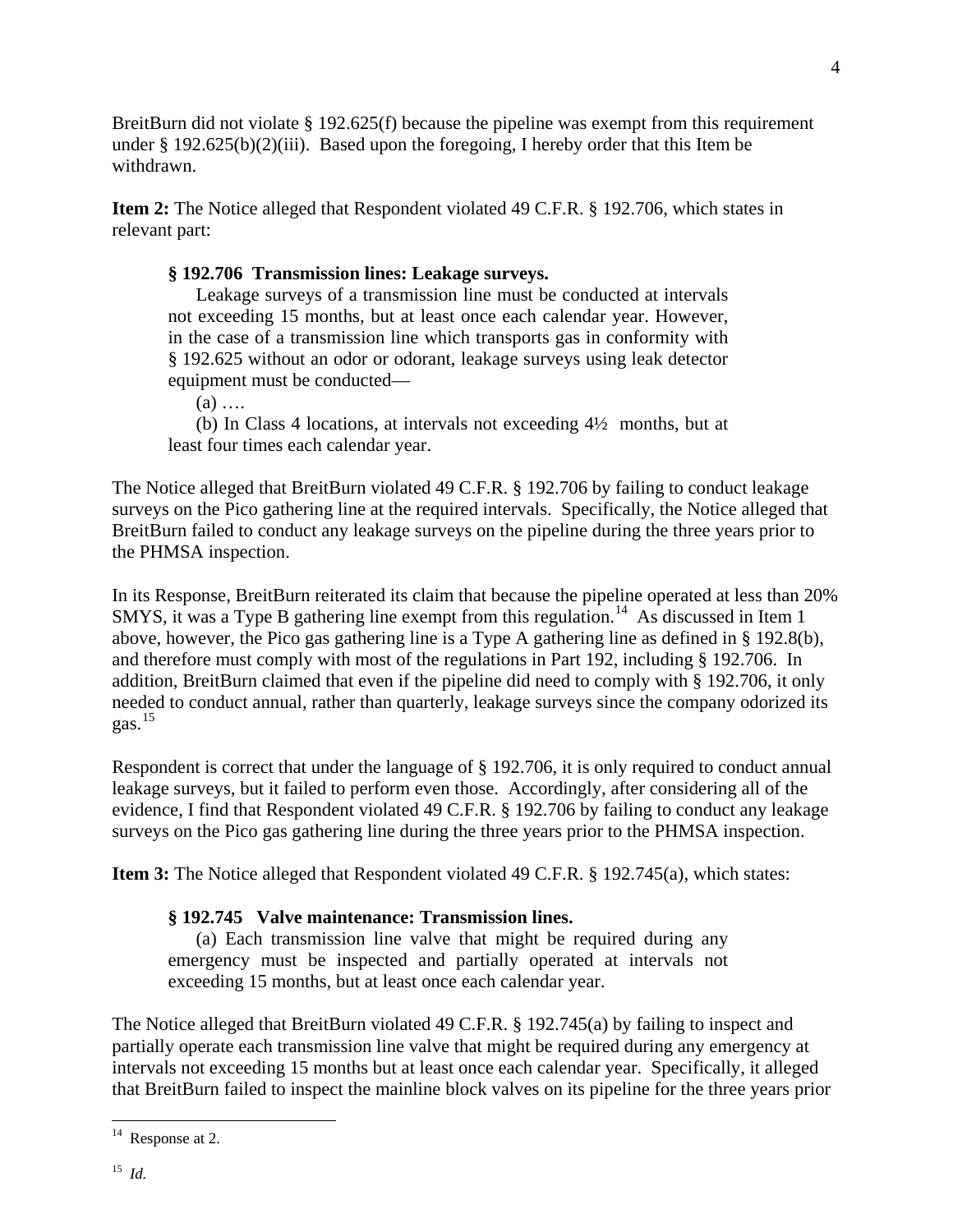to the PHMSA inspection. In its Response, BreitBurn again contended that because the line operated at less than 20% SMYS, the pipeline only needed to comply with the six requirements of § 192.9(d), and not with this regulation.<sup>[16](#page-5-0)</sup> BreitBurn did not offer any evidence to show that it had inspected and partially operated each valve.

As discussed above, however, the Pico gas gathering line is a Type A gathering line as defined in § 192.8(b), and therefore must comply with § 192.745. Accordingly, after considering all of the evidence, I find that Respondent violated 49 C.F.R. § 192.745(a) by failing to inspect and partially operate each transmission line valve that might be required during any emergency at intervals not exceeding 15 months, but at least once each calendar year.

These findings of violation will be considered prior offenses in any subsequent enforcement action taken against Respondent.

# **ASSESSMENT OF PENALTY**

Under 49 U.S.C. § 60122, Respondent is subject to an administrative civil penalty not to exceed \$100,000 per violation for each day of the violation, up to a maximum of \$1,000,000 for any related series of violations. In determining the amount of a civil penalty under 49 U.S.C. § 60122 and 49 C.F.R. § 190.225, I must consider the following criteria: the nature, circumstances, and gravity of the violation, including adverse impact on the environment; the degree of Respondent's culpability; the history of Respondent's prior offenses; the Respondent's ability to pay the penalty and any effect that the penalty may have on its ability to continue doing business; and the good faith of Respondent in attempting to comply with the pipeline safety regulations. In addition, I may consider the economic benefit gained from the violation without any reduction because of subsequent damages, and such other matters as justice may require. The Notice proposed a total civil penalty of \$98,800 for the violations cited above.

**Item 1:** The Notice proposed a civil penalty of \$28,800 for Respondent's violation of 49 C.F.R. § 192.625(f), for failing to conduct periodic sampling of combustible gases using an instrument capable of determining the percentage of gas in air at which the odor becomes readily detectable. For the reasons discussed above, I found that the Pico gas gathering line is exempt from the requirements of § 192.625. Based upon the foregoing, I withdraw the proposed penalty for violation of 49 C.F.R. § 192.625(f).

**Item 2:** The Notice proposed a civil penalty of \$35,000 for Respondent's violation of 49 C.F.R. § 192.706, for failing to conduct any leakage surveys on the Pico gas gathering line during the three years prior to the OPS inspection. Respondent is not exempt from this requirement, as discussed above. The prompt detection of leaks is critical for public safety in a high population area such as this. For this reason, leakage surveys must be done at least once a year, even when gas is odorized. Respondent did not present any evidence or argument for a reduction of the penalty. Accordingly, having reviewed the record and considered the assessment criteria, I assess Respondent a civil penalty of \$35,000 for violation of 49 C.F.R. § 192.706.

<span id="page-5-0"></span><sup>&</sup>lt;sup>16</sup> Response at 3.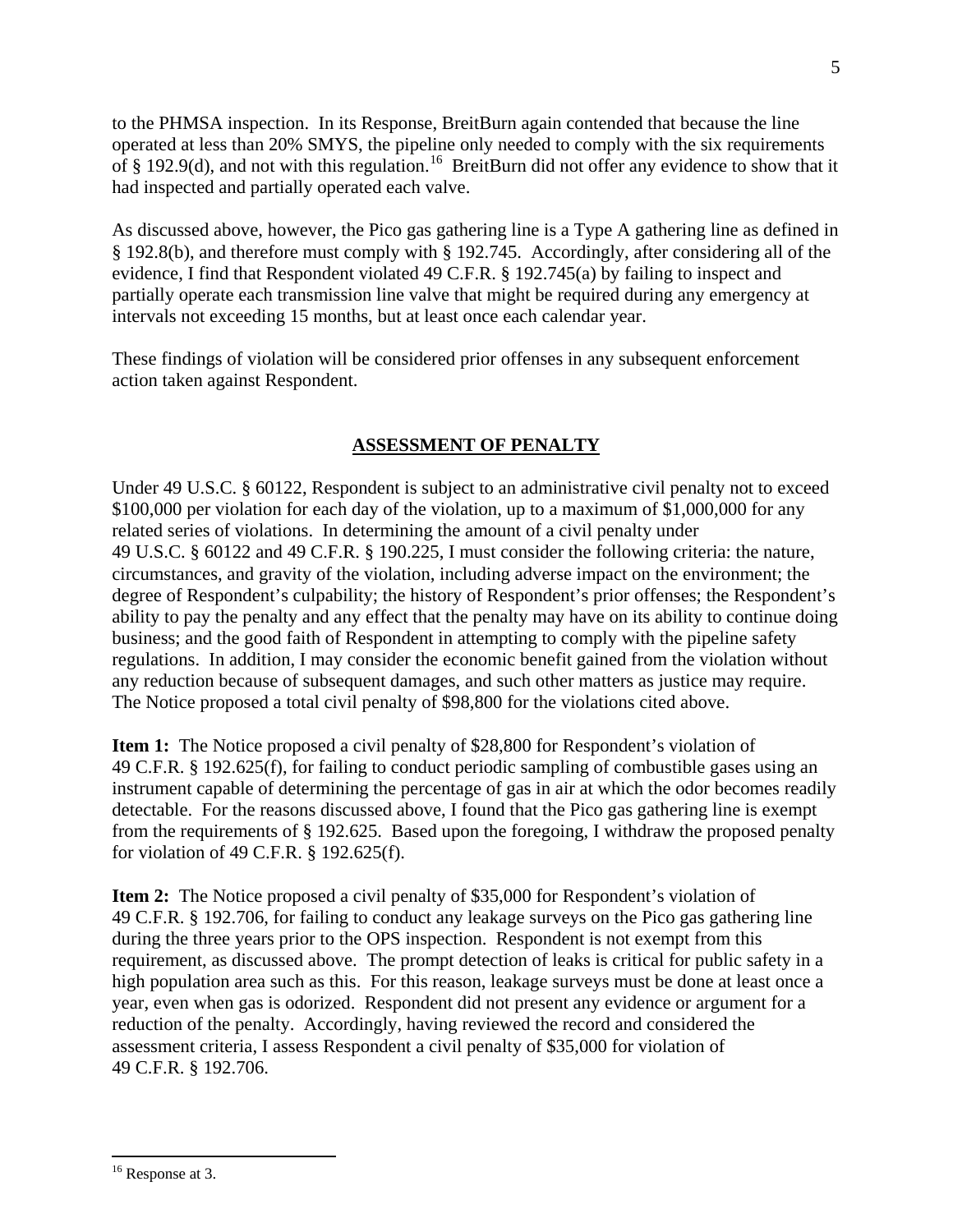**Item 3:** The Notice proposed a civil penalty of \$35,000 for Respondent's violation of 49 C.F.R. § 192.745(a), for failing to inspect and partially operate each transmission line valve that might be required during any emergency at intervals not exceeding 15 months, but at least once each calendar year. Respondent is not exempt from this requirement, as discussed above. Inspecting valves that might be needed in an emergency in a high population area is critical for public safety. Respondent did not present any evidence or argument for a reduction in the penalty. Accordingly, having reviewed the record and considered the assessment criteria, I assess Respondent a civil penalty of \$35,000 for violation of 49 C.F.R. § 192.745(a).

In summary, having reviewed the record and considered the assessment criteria for each of the Items cited above, I assess Respondent a total civil penalty of **\$70,000.**

Payment of the civil penalty must be made within 20 days of service. Federal regulations  $(49 \text{ C.F.R. } § 89.21(b)(3))$  require such payment to be made by wire transfer through the Federal Reserve Communications System (Fedwire), to the account of the U.S. Treasury. Detailed instructions are contained in the enclosure. Questions concerning wire transfers should be directed to: Financial Operations Division (AMZ-341), Federal Aviation Administration, Mike Monroney Aeronautical Center, P.O. Box 269039, Oklahoma City, Oklahoma 73125. The Financial Operations Division telephone number is (405) 954-8893.

Failure to pay the \$70,000 civil penalty will result in accrual of interest at the current annual rate in accordance with 31 U.S.C. § 3717, 31 C.F.R. § 901.9 and 49 C.F.R. § 89.23. Pursuant to those same authorities, a late penalty charge of six percent (6%) per annum will be charged if payment is not made within 110 days of service. Furthermore, failure to pay the civil penalty may result in referral of the matter to the Attorney General for appropriate action in a district court of the United States.

### **COMPLIANCE ORDER**

The Notice proposed a compliance order with respect to Items 1, 2, and 3 in the Notice for violations of 49 C.F.R. §§ 192.625(f), 192.706, and 192.745(a), respectively. Under 49 U.S.C. § 60118(a), each person who engages in the transportation of gas or who owns or operates a pipeline facility is required to comply with the applicable safety standards established under chapter 601. As for Item 1, I have withdrawn the allegation of violation so there is no need to include the proposed compliance terms for this Item in the Compliance Order. As for Items 2 and 3, pursuant to the authority of 49 U.S.C. § 60118(b) and 49 C.F.R. § 190.217, Respondent is ordered to take the following actions to ensure compliance with the pipeline safety regulations applicable to its operations:

> 1. With respect to the violation of § 192.706 (**Item 2**), within 60 days of issuance of this Final Order, Respondent must conduct a leakage survey of the Pico gas gathering line and provide documentation to the Director. Additionally, BreitBurn must institute a tracking system to ensure that leakage surveys are conducted at least once each calendar year, but at intervals not exceeding 15 months, per the requirements of § 192.706.